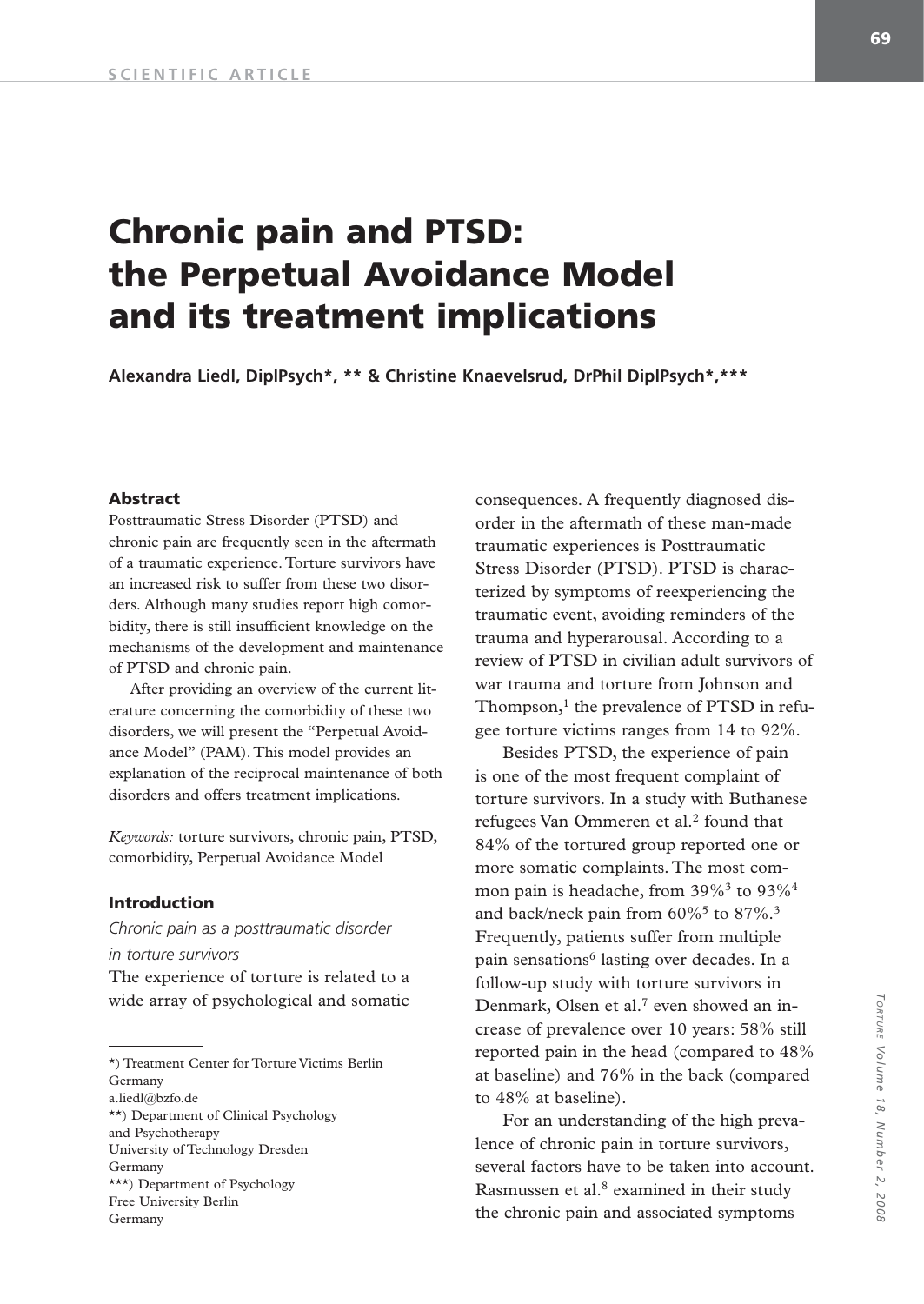and the possible torture techniques causing them. One typical consequence from suspension by the arms, for example, is pain in the shoulder, upper arms and neck. Not surprisingly, pain is a direct result of the paininflicting torture experiences. Besides pain as a direct sequel of torture, many survivors suffer from another type of chronic pain. Due to their traumatic experiences they live with a persistent state of high arousal, because of flashbacks (also nightmares) and memories of the traumatic event. In addition, the health status of tortured refugees is influenced by multiple stressors such as leaving family members behind, an insecure asylum status and the exile situation. Clinical experience has shown that these persons respond with a heightened psychophysiological response (e.g. heart rate, muscle tension) to trauma-related as well as more general environmental stimuli. This contributes to increased pain mainly in the neck, shoulders or in the back.

As many traumatized suffer from both disorders, we will now give an overview of the comorbidity-rates of PTSD and chronic pain.

# *Comorbidity of chronic pain and PTSD*

The comorbidity of chronic pain and PTSD was repeatedly shown across different populations. In studies with war veterans up to 80% of those suffering from PTSD also reported symptoms of chronic pain.<sup>9,10</sup> In a study with psychiatric outpatients Villano et al.11 found that 46% met the criteria for PTSD (according to DSM IV), 40% reported chronic severe pain and 24% had both disorders.

In a large community sample with  $N =$ 36,984 Sareen et al.<sup>12</sup> showed a considerable discrepancy with regard to chronic pain between patients with and without a PTSD diagnosis. In patients suffering from PTSD

46% also reported chronic back pain (compared to 21% without PTSD) and 33% reported migraine (compared to 10%).

The prevalence of pain in PTSD samples is, according to Otis, Keane and Kerns,<sup>13</sup> 34-80% substantially higher than the PTSD prevalence in pain patients ranging between 10% and 50%. This difference may be explained by the fact that many traumatic events are associated with physical injury. Norman et al.14 examined 115 patients at the Trauma Center of the University of California San Diego. It emerged that peritraumatic pain is a risk factor for PTSD. According to the authors, the relationship can be explained by a mediation effect: peritraumatic pain may lead to more negative evaluations of the trauma memory and more distress associated with the traumatic event.

Dirkzwager et al.<sup>15</sup> investigated the way in which PTSD may influence the development and the chronification of pain symptoms. With a longitudinal study on survivors of a firework disaster in the Netherlands, the authors conclude that PTSD may be a potential risk-factor in the development of physical health problems: 18 months in the aftermath of the disaster PTSD survivors reported more pain symptoms and more restrictions in their daily life because of physical problems compared to those who show no PTSD symptoms.

For a better understanding of the relationship and the reciprocal maintenance of PTSD and chronic pain it is necessary to take a closer look at the risk factors for the development of the two disorders.

*Risk factors for PTSD and chronic pain* Brewin et al.<sup>16</sup> identified in a meta-analysis with 85 studies the following variables as predictors for PTSD: the intensity of the traumatic event and posttraumatic factors like missing social support and additional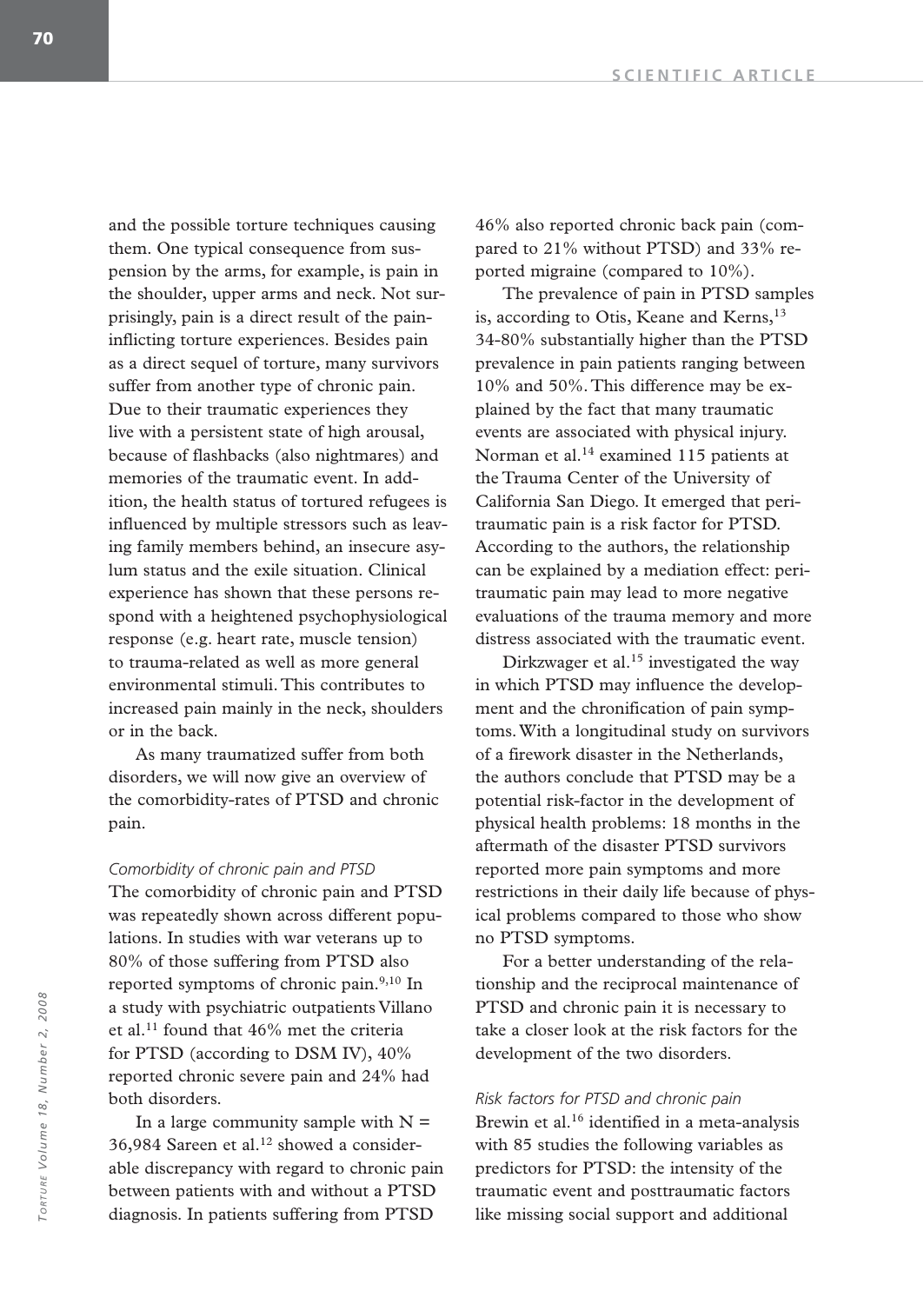life stress. In addition being female, prior trauma and history of psychopathology emerged as risk factors. Empirical evidence shows that the substantial discrepancy between the lifetime-prevalence of a traumatic experience (over 50%) and the lifetimeprevalence of PTSD (about 7%) can be largely explained by the nature of the traumatic event: individuals who experience a man-made traumatic event (e.g. rape) are more likely to develop PTSD than victims of natural disasters (e.g. earthquake or hurricane).17

Furthermore, individuals who experience a trauma that included bodily injury like torture survivors show an eight times higher risk for development of PTSD than individuals who experienced traumatic events without physical injury.18 Similar results were found in a study with Iraq war veterans.19 Of those veterans who were wounded or injured 32% met PTSD criteria, compared to only 14% of those who were not injured. Besides the aforementioned trauma related aspects, cognitive factors have become a key focus in the development of PTSD: the perceived uncontrollability, negative appraisals of the trauma and its consequences and inadaptive control strategies such as avoidance are of crucial importance.<sup>20,21</sup>

As in PTSD, cognitive processes prove to play an important role in the development and maintenance of chronic pain. Empirical evidence suggests that pain related fear is a significant predictor for chronification in pain symptoms. Picavet, Vlaeyen and Schouten<sup>22</sup> investigated the influence of catastrophizing and kinesiophobia (fear of movement/fear avoidance beliefs) on chronic back pain. It emerged that high levels of catastrophizing and fear-avoidance beliefs predicted lower back pain with significant disability at a six months follow up. Woby et al.23 examined the influence of cognitive fac-

tors on perceived pain intensity in chronic pain patients. It turned out that self-efficacy and catastrophizing explained 30% of the variance in pain intensity. In addition, research revealed that it was not the severity of injury which was associated with back pain but rather psychological and social factors such as stress that predicted chronic pain. These aspects increase the likelihood for the development of pain up to 13 times. $24, 25$  As refugees have a higher risk for psychosocial problems, these results may be especially relevant to this group.

The fact that all studies mentioned above are cross-sectional implicates that the direction of causality stays ambiguous. Although the chronification of pain is a very complex and multifactorial problem with interrelationships of somatic, psychological and social factors, cognitive factors and the avoidance aspect emerged as crucial aspects in the development of chronic pain and PTSD.

To specify the mechanisms of PTSD and chronic pain development after a traumatic event, below we will discuss the most important models concerning PTSD and pain development. Furthermore empirical data examining the development of pain after traumatic events will be presented.

# *Development and maintenance of PTSD and chronic pain*

One of the most cited PTSD models is the well-established and validated model of Ehlers and  $Clark<sup>21</sup>$  which attributes cognitive processes a crucial role. According to this model, negative appraisals of the trauma and its consequences and certain characteristics of the trauma memory (such as poor elaboration and integration, strong priming and associative learning) predict the development of PTSD in the aftermath of a traumatic event. For the maintenance of PTSD, the authors suggest cognitive and behavioural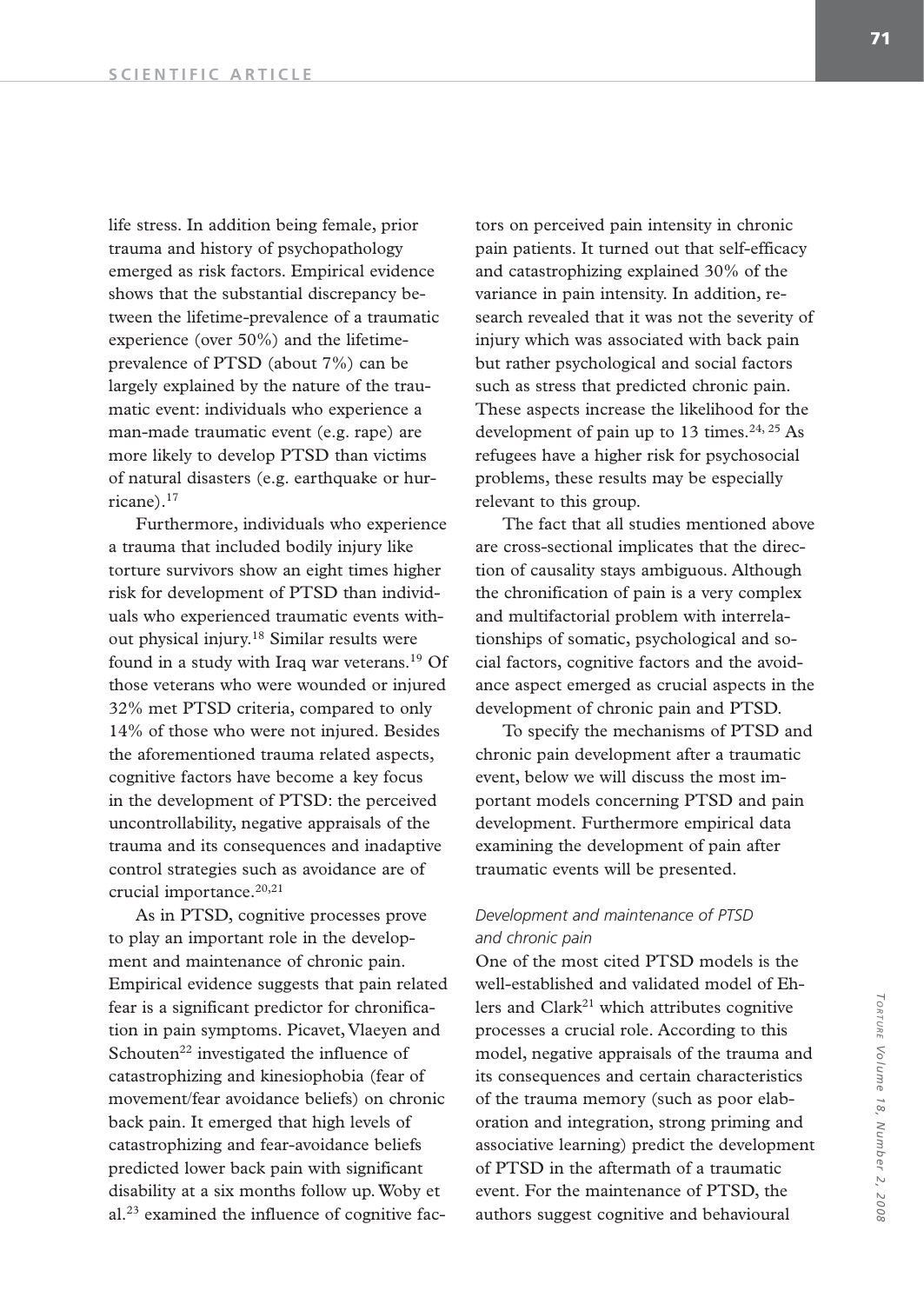aspects such as avoidance of trauma reminders or safety behaviours that individuals use to control the threat and symptoms.

For chronic pain, the fear avoidance model26 is one of the most important models. It offers a mechanism of how the development from acute pain to chronic pain can be explained and how the avoidance aspect plays a crucial role. The model stresses the role of catastrophic interpretations following a pain experience and subsequent fear and hypervigilance. The fear that physical activity will cause harm and therefore worsen the pain problem leads to avoidance of activity. Research supports that fear avoidance beliefs are strongly related to chronic pain and disability.27

Concerning the development of pain in the aftermath of a traumatic event, it is important to note that the crucial factor, and a better predictor for the development of pain, is not the trauma alone but PTSD.<sup>24,28</sup> Tagay et al.<sup>29</sup> found in a study  $(N=483)$ , that patients suffering from PTSD showed significantly more somatoform symptoms than traumatized patients without a PTSD diagnosis. Hoge et al.19 examined the association of PTSD with somatic symptoms among Iraq war veterans and found that all health measures (e.g. poor self related health, two or more sick call visits, somatic symptoms) were strongly associated with PTSD, even after controlling injury sustained in combat. One third of the soldiers who screened positive for PTSD had high somatic symptom severity. Campbell and colleagues<sup>30</sup> revealed in their study with female veterans (N=268) that PTSD fully mediated the relationship between violence and physical health symptomatology.

On the basis of the well-established models and the aforementioned findings, we developed the Perpetual Avoidance Model  $(PAM)^{31}$  which provides an explanation for



**Figure 1.** *The Perpetual Avoidance Model (Liedl & Knaevelsrud).*

the development and mutual maintenance of PTSD and chronic pain. The single components and their interaction will be presented in the following section.

#### *The Perpetual Avoidance Model*

As can be seen in Figure 1, the PAM consists of two circles: the PTSD and the PAIN circle.

According to the PTSD model of Ehlers and Clark<sup>21</sup> cognitive, affective and behavioural aspects are taken into consideration in the PTSD circle. Dysfunctional cognitive processing during and in the aftermath of the traumatic event leads to an increase of psychological and physical arousal. Flashbacks or intrusive memories with a "here and now" quality increase the (bodily) arousal in form of increased heart rate, blood pressure, muscle tension and gastrointestinal activity. These physiological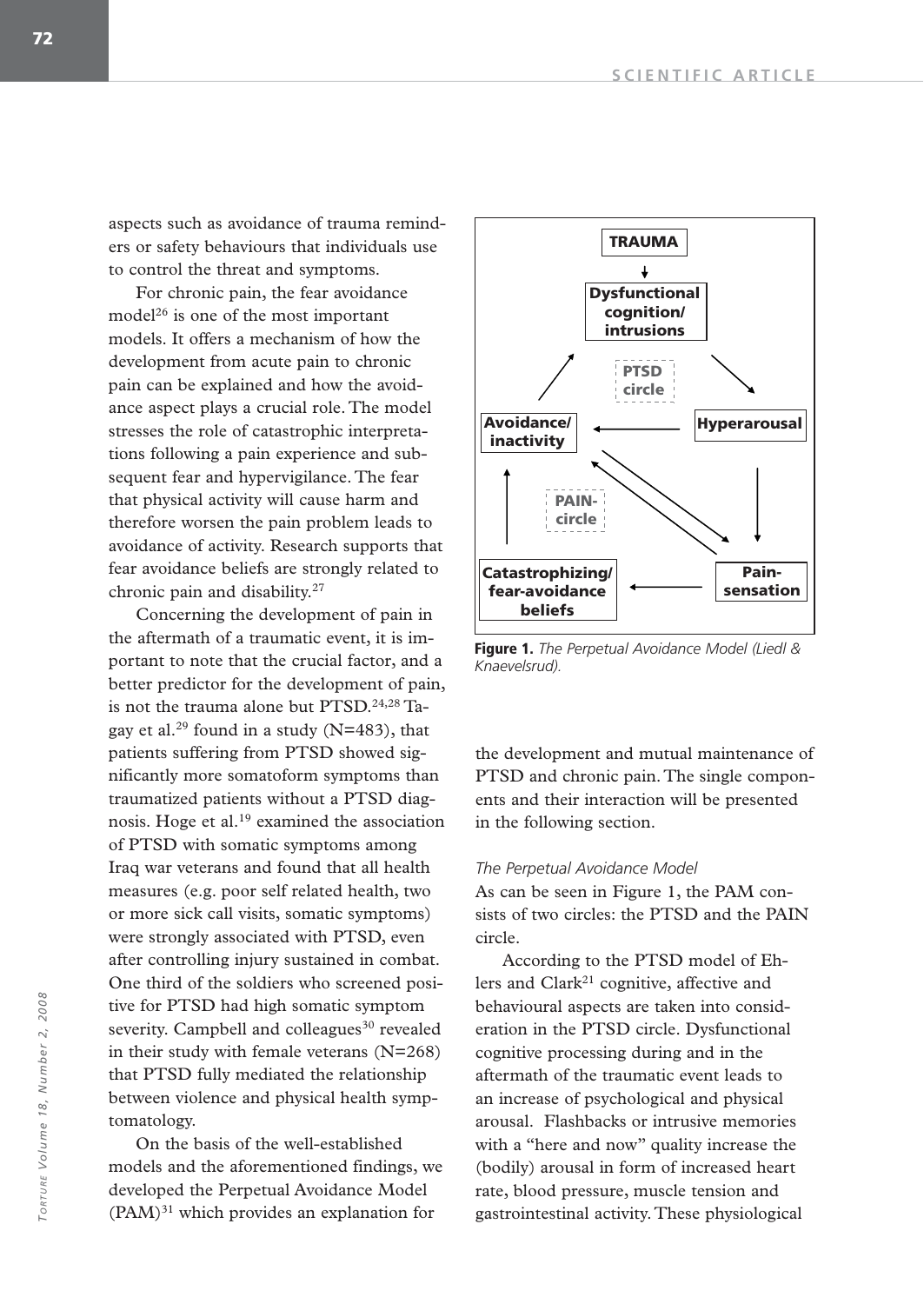symptoms result in avoidance. Moreover, hyperarousal may directly increase pain sensation and reinforce negative beliefs and fears that activities will be painful. The consequence of these misinterpretations (fear avoidance beliefs) is the avoidance of movements or activities. The inactivity responds on the perceived pain sensation and vice versa. The PAIN circle results in increased avoidance and eventually leads to inactivity and depression.

To empirically validate the PAM, we will subsequently present a number of studies which examine the interactions of the different components of the PAM.

The link between PTSD and psychophysiological variables such as hyperarousal indicated by muscle tension, heart rate, skin conductance or blood pressure is well proven (for a review see Pole<sup>32</sup>). According to Blechert et al.<sup>33</sup> PTSD related hyperarousal is significantly related to high sympathetic activity (e.g. increased heart rate) with parallel low parasympathetic cardiac control. The important role of the sympathetic nervous system in pain patients is also well known. A study with chronic back pain patients ( $N=39$ ) conducted by Gockel et al.<sup>34</sup> revealed a significant association between heart rate variability and perceived physical impairment. As McFarlane<sup>35</sup> pointed out in his article about stress related musculoskeletal pain, protective muscular activity can emerge after a traumatic event and escalate into a cycle of neck pain and headaches. Wall  $\&$  Melzack<sup>36</sup> argued that the association between emotional stress and increased pain severity can be explained by increasing activity in the central nervous system, autonomic nervous system and musculoskeletal system.

The key aspect of avoidance in the development and maintenance of PTSD is discussed in the review by Nemeroff et al.<sup>37</sup> on the basis of a study conducted by North et

al.: North and colleagues examined psychiatric disorders among survivors of the Oklahoma City bombing (N=182). They showed that despite the fact that only 36% met the criteria for avoidance symptoms (over the first six months after the disaster), 94% of those had a diagnosis of PTSD.

Taking into consideration the dysfunctional cognitions, there is much evidence for their influence on pain-sensation (for review see Tunks, Weir & Cook<sup>38</sup>). In a study with chronic pain patients (N=156) Turner et al.39 found that cognitive variables such as changes in pain beliefs, catastrophizing, pain self-efficacy and perceived controllability turned out as mediators for the improvement in pain and activity one year after a cognitive behavioural therapy. Furthermore a substantial body of empirical evidence emphasizes the crucial role of fear avoidance beliefs in chronic pain patients (e.g. Leeuw et al., 2007). Grotle, Vollestad & Brox<sup>40</sup> showed in a prospective cohort study (N=173) of acute and low back pain that patients with chronic low back pain had more fear avoidance beliefs than patients with acute low back pain.

The Perpetual Avoidance Model offers different treatment implications. Based on these components of the PAM that are assumed to be responsible for the maintenance of both disorders the authors propose specific interventions that might be useful to integrate into the treatment of PTSD and chronic pain.

#### *Treatment implications*

An important and one of the first components in treating traumatized patients with chronic pain should be a theoretical model educating them about the relationship between chronic pain and PTSD. The understanding of the function of cognitive and behavioural avoidance and the interaction of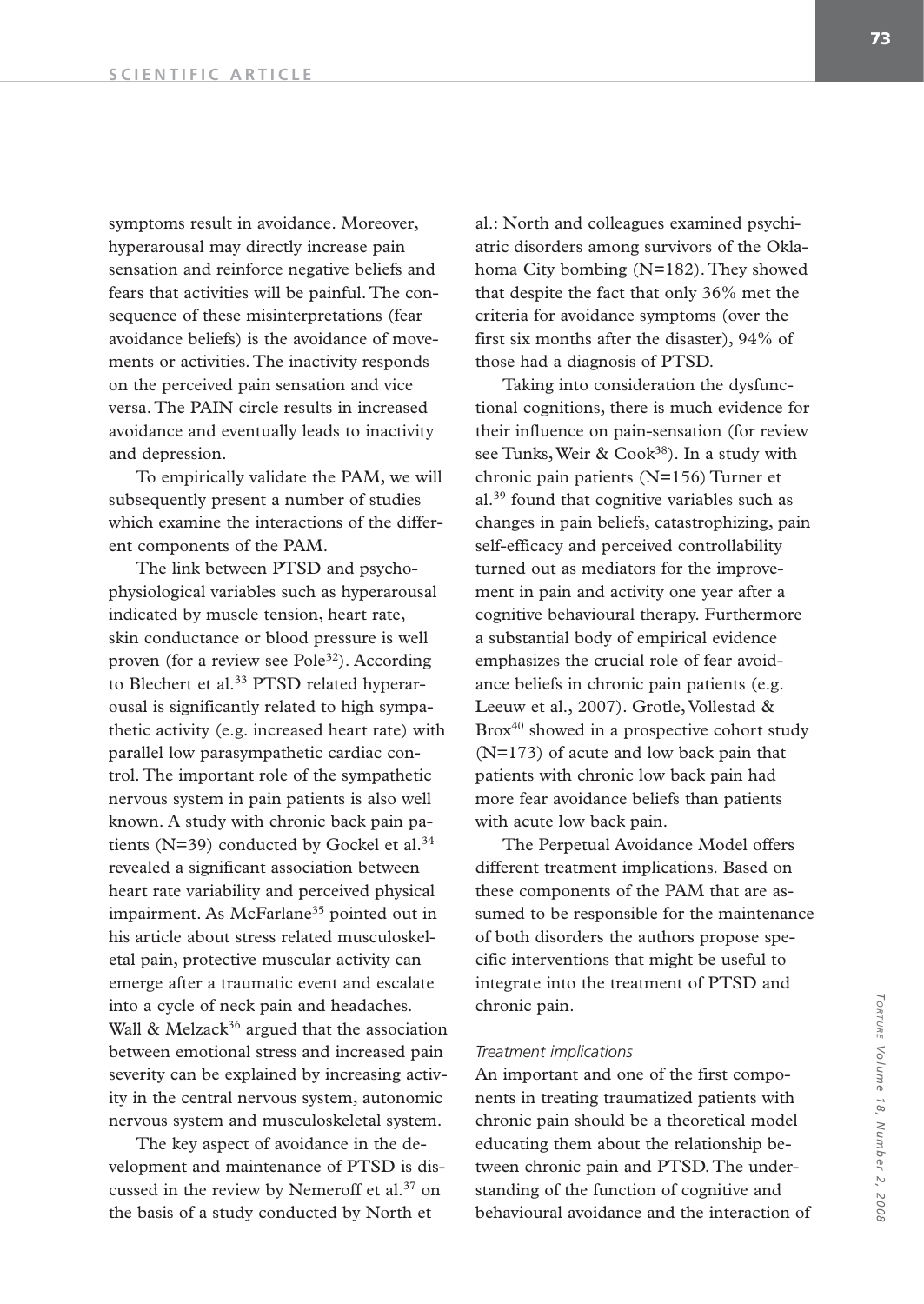hyperarousal, catastrophizing, avoidance and pain perception is of crucial importance.

Cognitive and behavioural avoidance/ inactivity as part of the PTSD circle and as part of the PAIN circle play a significant role in the PAM. Therefore an important aim in treating PTSD and chronic pain should be to break the vicious circle of mutual maintenance by reducing the avoidance. Welltested and standard treatment methods for PTSD are exposure strategies. In confronting patients with their traumatic and feared experiences patients learn to reinterpret the situation and see it as part of their past. The "here and now" quality of the reminders will be changed and integrated in the autobiographical memory.

Exposure strategies are also helpful in treating chronic pain: pain patients are invited to engage in physical activities that were previously avoided because of fear of causing more pain. The exercises should be designed to help patients focus and cope with uncomfortable physiological sensations and reduce fear avoidance beliefs (e.g. "Physical activity might harm my back"). These experiences help patients to restructure misinterpretations and catastrophizing and get out of the inactivity. Maquet and  $\text{colle}$ gues<sup>41</sup> highlighted in their review the vicious cycle of pain and avoidance/ inactivity behaviours. Based on several studies they affirmed the benefits of physical exercises for pain patients on parameters like pain-threshold, well-being, self-confidence and feelings of helplessness. Consequently physical activity can help to break the vicious circle of chronic pain and inactivity.

For reducing the general high somatic arousal, relaxation techniques such as Progressive Muscle Relaxation or diaphragmatic breathing are helpful treatment approaches. In combination with biofeedback, a well established treatment method with pain

patients, patients learn to influence internal physiological responses. Thereby they gain control over their body and increase the sense of self-efficacy. One of the most common types of biofeedback is Electromyography (EMG): the muscle tension in the pain area is measured and recorded back (visual or auditory) to the patients. In a first step they become aware of internal biological activity such as muscle tension and body reactions in different situations (stressful/ trauma situations versus relaxed situations). In a second step, patients learn to reduce their high tension and thus to control their pain experience. Moreover the positive effects should be supported by physical activation: fitness exercises can help patients to improve body awareness and general well being.

With these treatment methods all crucial elements of the PAM PAIN circle will be addressed: hyperarousal and pain sensation (relaxation techniques), catastrophizing and avoidance (biofeedback, physical activation). Because of the overlapping elements in the PTSD and PAIN circle (hyperarousal and avoidance) the aforementioned treatment methods are also helpful for the improvement of the PTSD symptomatic.

An effective therapy for traumatized patients suffering from PTSD and chronic pain should therefore combine psychoeducation of the development and maintenance of PTSD and chronic pain and biofeedback with exposure-strategies, relaxation techniques and physical activation.

The advantage of a physiologically oriented intervention such as biofeedback can be very helpful in treating refugees from non-Western cultures. These patients tend to have a rather somatic understanding of illness. It is essential to take this into account by applying a physiologically oriented intervention. The presented treatment methods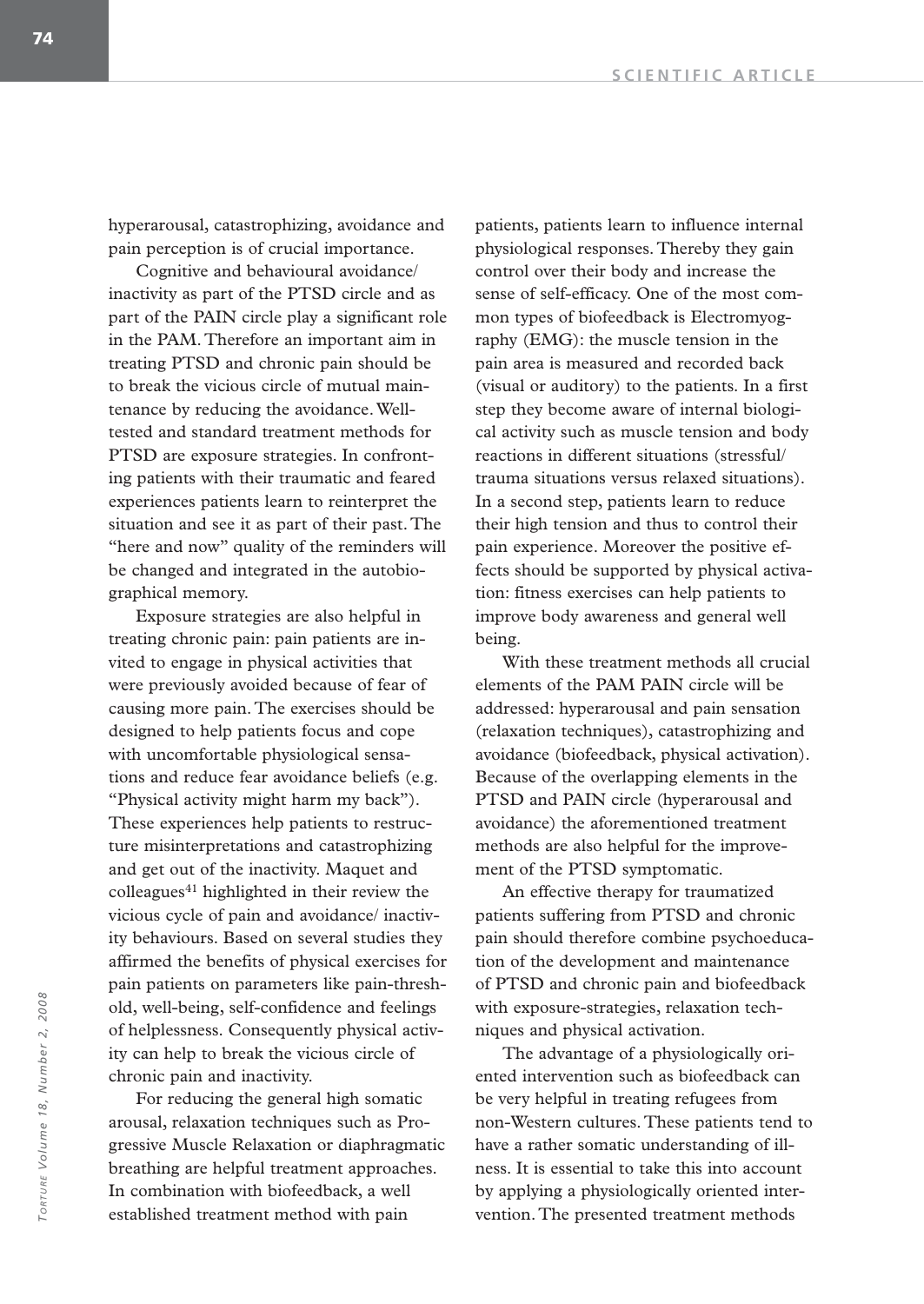– a combination of biofeedback, exposure strategies and relaxation techniques – is therefore a very promising therapy for tortured refugees, suffering from PTSD and chronic pain. The Treatment Center for Torture Victims in Berlin – in cooperation with the University of Zurich, the University of Dresden and the University of Southhampton – is examining a biofeedback-based cognitive behavioral therapy for traumatised refugees with chronic pain that combines the mentioned components.42 Preliminary data of a pilot study show promising results.43

#### *References*

- 1. Johnsohn H, Thompson A. The development and maintenance of posttraumatic stress disorder (PTSD) in civilian adult survivors of war trauma and torture: a review. Clin Psychol Rev 2008;28:36-47.
- 2. Van Ommeren M, Sharma B, Sharma GK, Komproe I, Cardena E, de Jong JTVM. The relationship between somatic and PTSD symptoms among Buthanese refugee torture survivors: examination of comorbidity with anxiety and depression. J Trauma Stress 2002;15:415-21.
- 3. Musisi S, Kinyanda E, Liebling H, Mayengo-Kiziri R. Posttraumatic torture disorders in Uganda. Torture 2000;10:81-7.
- 4. Amris K. Chronic pain in survivors of torture – psyche or soma? In: Berliner P, Arenas JG, Haagensen JO, eds. Torture and organised violence. Contributions to a professional human rights response. Copenhagen: Dansk Psykologisk Forlag, 2005:31-69.
- 5. Dülgeroglu D. Pathology of the musculosceletal system occurring after torture. In: Annual report 2000 of Human Rights Foundation of Turkey. Ankara: HRFT Publications, 2000:49-54.
- 6. Thomsen AB, Eriksen J, Smidt-Nielsen K. Chronic pain in torture survivors. Forensic Sci Int 2000;108:155-63.
- 7. Olsen DR, Montgomery E, Bojholm S, Foldspang A. Prevalence of pain in the head, back and feet in refugees previously exposed to torture: a ten-year follow-up study. Disabil Rehabil 2007;29:163-71.
- 8. Rasmussen OV, Amris S, Blaauw M, Danielsen L. Medical physical examination in connection with torture: section II. Torture 2005;15:37-45.
- 9. Shipherd JC, Keyes M, Jovanovic T, Ready DJ, Baltzell D, Worley V et al. Veterans seeking treat-

ment for posttraumatic stress disorder: what about comorbid chronic pain?. J Rehabil Res Dev 2007;44:153-65.

- 10. Beckham JC, Crawford AL, Feldman ME, Kirby AC, Hertzberg MA, Davodson JRT et al. Chronic posttraumatic stress disorder and chronic pain in Vietnam combat veterans. J Psychosom Res 1997;43:379-89.
- 11. Villano CL, Rosenblum A, Magura S, Fong C, Cleland C, Betzler TF. Prevalence and correlates of posttraumatic stress disorder and chronic severe pain in psychiatric outpatients. J Rehabil Res Dev 2007;44:167-77.
- 12. Sareen J, Cox BJ, Stein MB, Afifi TO, Fleet C, Asmundson GJG. Physical and mental comorbidity, disability, and suicidal behavior associated with posttraumatic stress disorder in a large community sample. Psychosom Med 2007;69:242-8.
- 13. Otis JD, Keane TM, Kerns RD. An examination of the relationship between chronic pain and posttraumatic stress disorder. J Rehabil Res Dev 2003;40:397-406.
- 14. Norman SB, Stein MB, Dimsdale JE, Hoyt DB. Pain in the aftermath of trauma is a risk factor for posttraumatic stress disorder. Psychol Med 2008;38:533-42.
- 15. Dirkzwager AJ, van der Velden PG, Grievnik L, Yzermans CJ. Disaster-related posttraumatic stress disorder and physical health. Psychosom Med 2007;69:435-40.
- 16. Brewin CR, Andrews B, Valentine JD. Metaanalysis of risk factors for posttraumatic stress disorder in trauma exposed adults. J Consult Clin Psychol 2002;68:748-66.
- 17. Kessler R, Sonnega A, Bromet E, Hughes M, Nelson C. Posttraumatic stress disorder in the National Comorbidity Survey. Arch Gen Psychiatry 1995;52:1048-60.
- 18. Koren D, Norman D, Cohen A, Berman J, Klein EM. Increased PTSD Risk with combat-relates injury: a matched comparison study of injured an uninjured soldiers experiencing the same combat events. Am J Psychiatry 2005;162:276-82.
- 19. Hoge CW, Terhakopian A, Castro CA, Messer SC, Engel CC. Association of posttraumatic stress disorder with somatic symptoms, health care visits, and absenteeism among Iraq war veterans. Am J Psychiatry 2007;164:150-3.
- 20. Dunmore E, Clark DM, Ehlers A. A prospective investigation of the role of cognitive factors in persistent posttraumatic stress disorder (PTSD) after physical or sexual assault. Behav Res Ther 2001;39:1063-84.
- 21. Ehlers A, Clark DM. A cognitive model of persistent posttraumatic stress disorder. Behav Res Ther 2000; 8:319-45.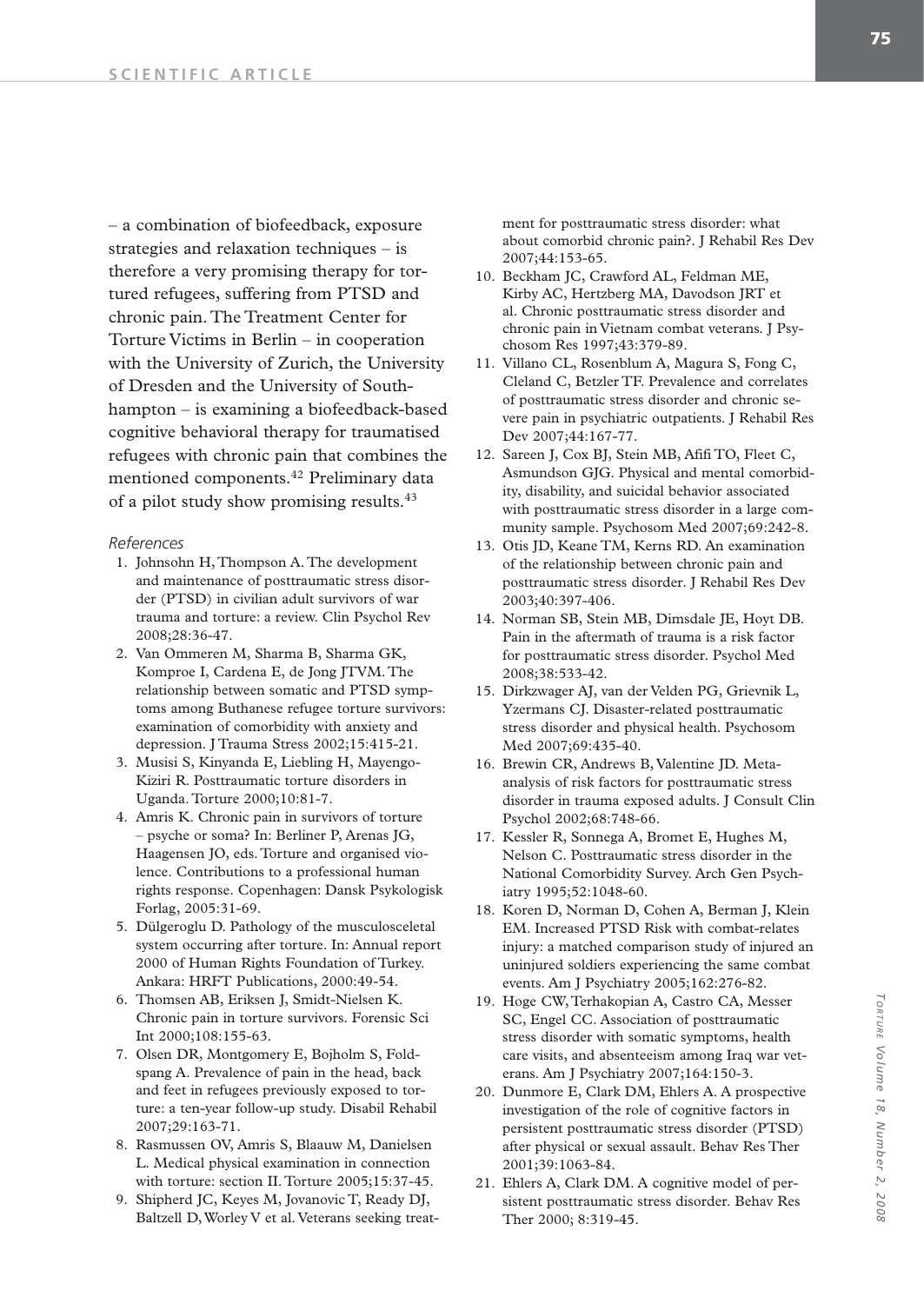- 22. Picavet HSJ, Vlaeyen JWS, Schouten JSAG. Pain catastrophizing and kinesiophobia: predictors of chronic low back pain. Am J Epidemiol 2002;156:1028-34.
- 23. Woby SR, Roach NK, Urmston M, Watson PJ. The relation between cognitive factors and levels of pain and disability in chronic low back pain patients presenting for physiotherapy. Eur J Pain 2007;11:869-77.
- 24. Harris IA, Young JM, Rae H, Jalaludin BB, Solomon MJ. Factors associated with back pain after physical injury. Spine 2007;32:1561-5.
- 25. Linton SJ. Do psychological factors increase the risk for back pain in the general population in both a cross-sectional and prospective analysis? Eur J Pain 2005;9:355-61.
- 26. Vlaeyen JW, Linton SJ. Fear-avoidance and its consequences in chronic musculoskeletal pain: a state of the art. Pain 2000;85:317-32.
- 27. Leeuw M, Goossens MEJB, Linton SJ, Crombez G, Boersma K, Vlaeyen JWS. The fear-avoidancemodel of musculoskeletal pain: current state of scientific evidence. J Behav Med 2007;30:77-94.
- 28. Stam R. PTSD and stress sensitisation: a tale of brain and body. Part 1: human studies. Neurosci Biobehav Rev 2007;31:530-57.
- 29. Tagay S, Herpertz S, Langkafel M, Senf W. Trauma, post-traumatic stress disorder and somatization. Psychother Psychosom Med Psychol 2004;54:198-205.
- 30. Campbell R, Greeson MR, Bybee D, Raja S. The co-occurrence of childhood sexual abuse, adult sexual assault, intimate partner violence, and sexual harassment: a mediational model of posttraumatic stress disorder in physical health outcomes. J Consult and Clin Psychol 2008;76:194-207.
- 31. Liedl A, Knaevelsrud C. PTBS und chronische Schmerzen – Entstehung, Aufrechterhaltung und Zusammenhang – ein Überblick. Schmerz 2008. (In press).
- 32. Pole N. The psychophysiology of posttraumatic stress disorder: a meta-analysis. Psychol Bull 2007;133:725-46.
- 33. Blechert J, Michael T, Grossman P, Lajtman M, Wilhelm FH. Autonomic and respiratory characteristics of posttraumatic stress disorder and panic disorder. Psychosom Med 2007;69:935-43.
- 34. Gockel M, Lindholm H, Niemistö L, Hurri H. Perceived disability but not pain is connected with autonomic nervous function among patients with chronic low back pain. J Rehabil Med 2008;40:355-8.
- 35. McFarlane AC. Stress related musculoskeletal pain. Best Pract Res Clin Rheumatol 2007;21:549-65.
- 36. Wall PD, Melzack R, eds. Textbook of pain. 4th ed. Edinburgh: Churchill Livingstone, 1999.
- 37. Nemeroff CB, Bremner JD, Foa EB, Mayberg HS, North CS, Stein MB. Posttraumatic stress disorder: a state-of-the science review. J Psychiatr Res 2006;40:1-21.
- 38. Tunks ER, Weir R, Crook J. Epidemiologic perspective on chronic pain treatment. Can J Psychiatry 2008;53:235-42.
- 39. Turner JA, Holtzman S, Mancl L. Mediators, moderators and predictors of therapeutic change in cognitive behavioral therapy for chronic pain. Pain 2007;127:276-86.
- 40. Grotle M, Vollestad NK, Brox JI. Clinical course and impact of fear avoidance beliefs in low back pain: prospective cohort study of acute and chronic low back pain. Spine 2006;31:1038-46.
- 41. Maquet D, Demoulin C, Croisier JL, Crielaard JM. Benefits of physical training in fibromyalgia and related syndromes. Ann Readapt Med Phys 2007;50:363-8.
- 42. Knaevelsrud C, Wagner B, Karl A, Mueller J. New treatment approaches: integrating new media in the treatment of war and torture victims. Torture 2007;17:67-78.
- 43. Mueller J, Karl A, Denke C, Mathier F, Dittmann J, Rohleder N et al. Somatoform pain disorder and PTSD in refugees – initial findings on the feasibility of CBT-biofeedback. (Submitted).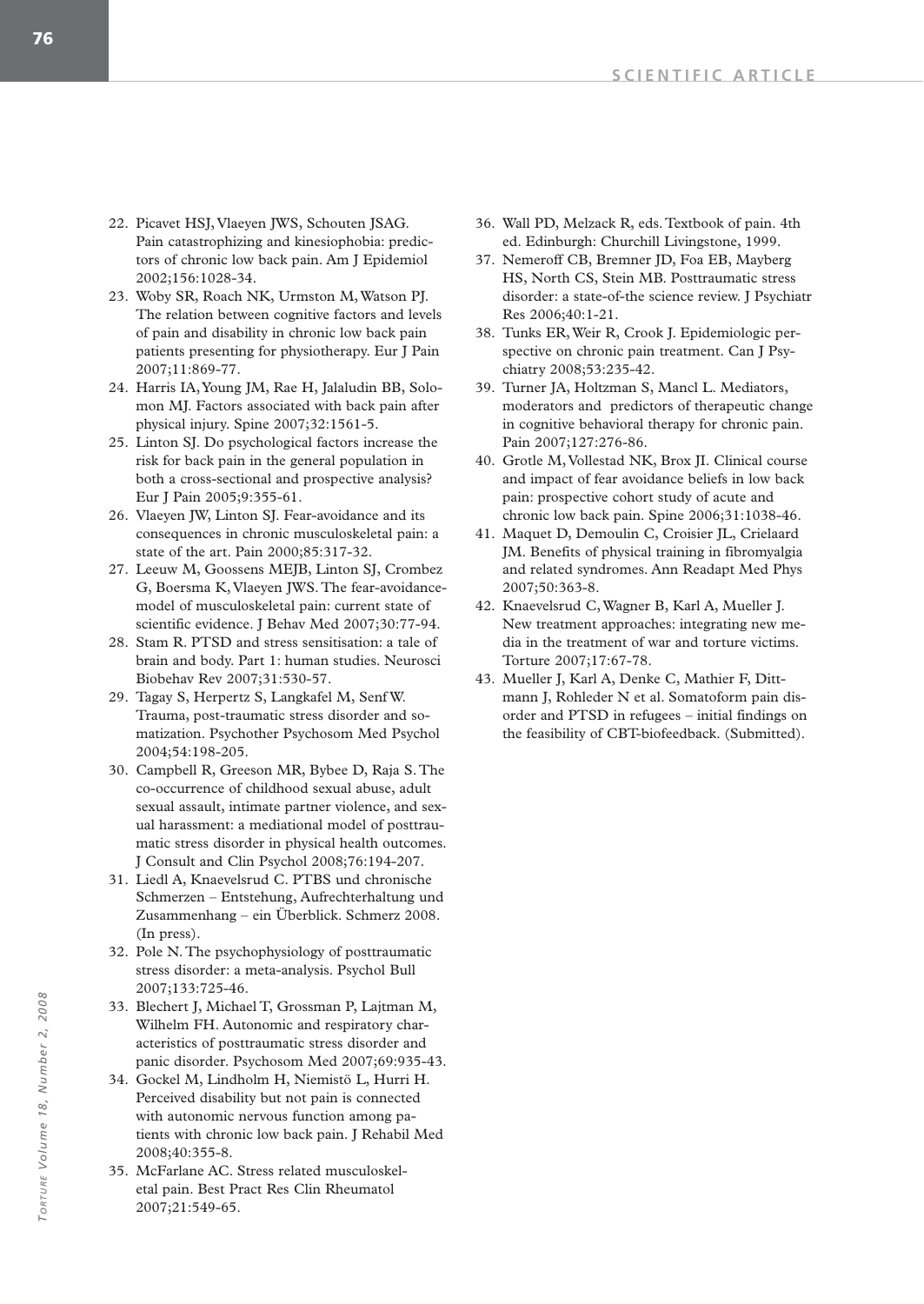# **Asylum seekers in Denmark**

*A study of health status and grade of traumatization of newly arrived asylum seekers*

**Tania Nicole Masmas MD\*, Eva Møller MD Student\*, Cæcilie Buhmann MD\*, Vibeke Bunch MD\*, Jean Hald Jensen MD\*, Trine Nørregård Hansen MD\*, Louise Møller Jørgensen MD\*, Claes Kjær MD\*, Maiken Mannstaedt MD\*, Annemette Oxholm MD, DM Sci\*, Jutta Skau MS Student\*, Lotte Theilade MD\*, Lise Worm MD\*, Morten Ekstrøm MD, PhD\***

This article is translated from the report "Asylansøgere i Danmark – en undersøgelse af nyankomne asylansøgeres helbredstilstand og traumatiseringsgrad" published by Amnesty International Danish Medical Group, Amnesty International, www.amnesty.dk.

#### **Abstract**

*Background:* An unknown number of asylum seekers arriving in Denmark have been exposed to torture or have experienced other traumatising events in their country of origin. The health of traumatised asylum seekers, both physically and mentally, is affected upon arrival to Denmark, and time in asylum centres leads to further deterioration in health.

*Methods:* One hundred forty-two (N=142) newly arrived asylum seekers were examined at Center Sandholm by Amnesty International Danish Medical Group from the 1st of September until the 31st of December 2007.

*Findings:* The asylum seekers came from 33 different countries, primarily representing Afghanistan, Iraq, Iran, Syria, and Chechnya. Of the asylum seekers, 45% had been exposed to torture – approximately one-third within the year of arrival to Denmark. Unsystematic blows, personal threats or threats to family, degrading treatment, isolation, and witnessing torture of others were the main torture methods reported. The majority of the asylum seekers had witnessed armed conflict, persecution, and imprisonment. The study showed that physical symptoms were approximately twice as frequent and psychological symptoms were approximately two to three times as frequent among torture survivors as among non-tortured asylum seekers. However, even the health of non-tortured asylum seekers was affected. Among the torture survivors, 63% fulfilled the criteria for post-traumatic stress disorder, and 30-40% of the torture survivors were depressed, in anguish, anxious, and tearful in comparison to 5-10% of the nontortured asylum seekers. Further, 42% of torture survivors had torture-related scars.

*Interpretation:* Torture survivors amid newly arrived asylum seekers are an extremely vulnerable group, hence examination and inquiry about the torture history is extremely important in order to identify this population to initiate the necessary medical treatment and social assistance. Amnesty International Danish Medical group is currently planning a follow-up study of the present population which will focus on changes in health status during their time in Denmark.

*Keywords:* torture; health status; post-traumatic stress disorder; physical examinations;

<sup>\*)</sup> All authors are from the medical group, Amnesty In-<br>
interview; Denmark; survivors<br>
interview; Denmark; survivors ternational, Copenhagen, Denmark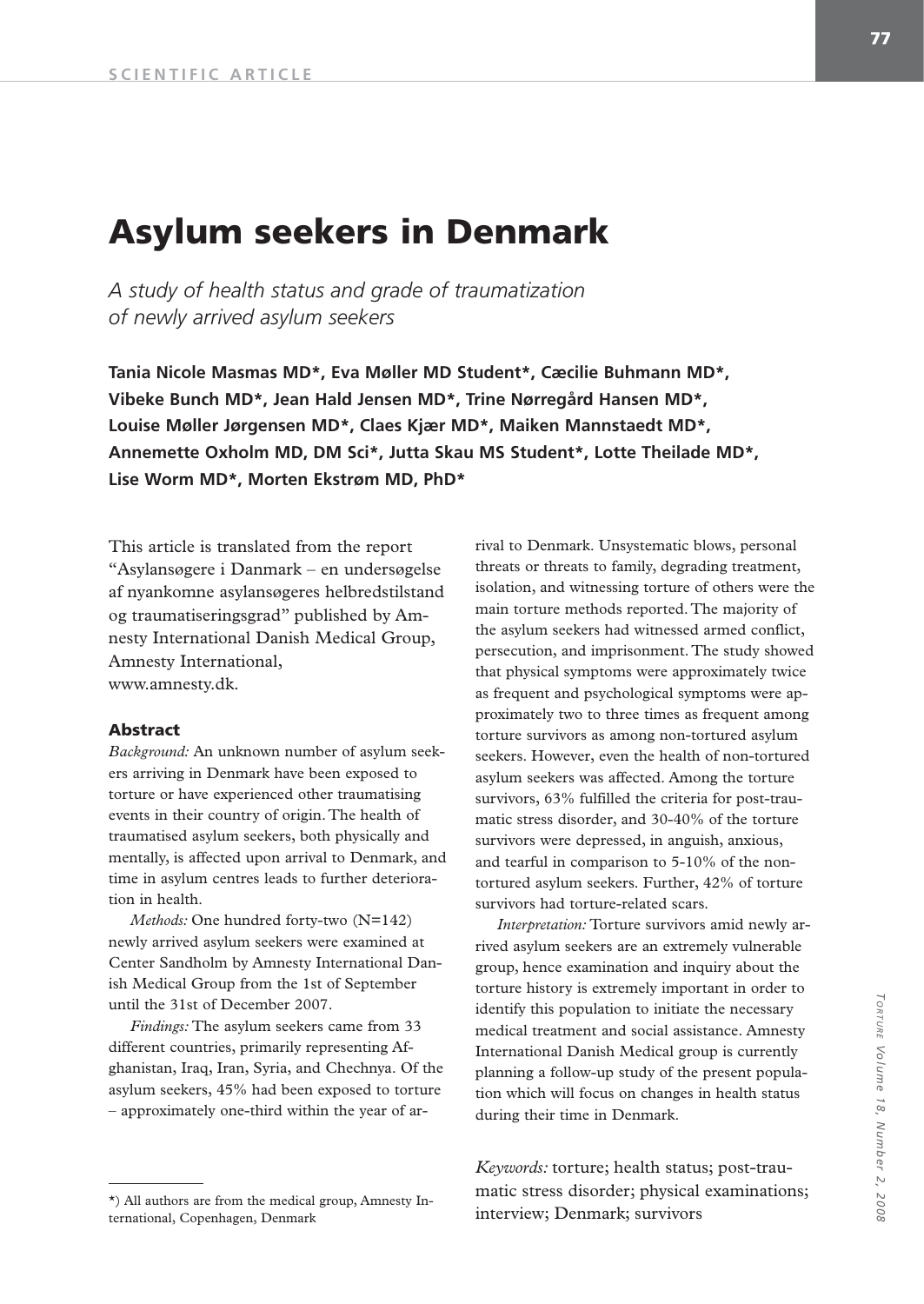# **Introduction**

In recent years, the number of asylum seekers arriving in Denmark has decreased. Currently, around 2,000 asylum seekers come to Denmark each year.<sup>1</sup> An unknown number of these asylum seekers has been tortured or experienced other traumatising events in their country of origin. Several studies show that the health of traumatised asylum seekers, both physically and mentally, is affected upon arrival in Denmark, and that the waiting time in asylum centres leads to further deterioration of their health.<sup>2-8</sup>

As a result of this knowledge, Amnesty International Danish Medical Group conducted a study, where all newly arrived asylum seekers, who arrived at Center Sandholm, were offered a health examination within the first few days after arrival. The study had two objectives, one was to identify the number of asylum seekers having been exposed to torture, severe war trauma, or other traumatising events prior to their arrival. The second objective was to assess the asylum seekers general health status upon arrival and the health related consequences of exposure to torture. Amnesty International Danish Medical Group consists of doctors, who document torture, both nationally and internationally. The Medical Group has more than 30 years of experience and its members have received specific training enabling them to examine potential torture survivors. The project was conducted in collaboration with the Danish Red Cross. All medical examinations were performed at Center Sandholm.

# **Materials and methods**

From the 1st of September until the 31st of December 2007, Amnesty International Danish Medical Group offered a health examination to all newly arrived asylum seekers at Center Sandholm. Center Sandholm

is responsible for the registration of all newly arrived asylum seekers in Denmark, except for unaccompanied children under the age of 18 years. Two project coordinators were employed by Amnesty International and worked at Center Sandholm. The project coordinators were responsible for making contact with the newly arrived asylum seekers and for providing general information about the project including information about voluntary participation, anonymity of identity, and confidentiality of data collected by Amnesty International Danish Medical Group. Written information about the project had been prepared in seven different languages (available on request), with the intention that most asylum seekers should be able to read the information in their mother tongue. During the medical examination the asylum seeker received additional information about the project and if they wished to participate they gave their written informed consent.

If written material or consent form was not available in the mother tongue of the asylum seekers, a translator was used and an English or Danish consent form was used. The routinely used Red Cross' telephone translators in the Center Sandholm were used during the vast majority of the medical examinations. Translators were not used if the asylum seeker and the examiner were able to communicate in the same language. The study intended to include all newly arrived asylum seekers regardless of age, however all children under the age of 18 were required to have a parent or a guardian present during information and examination. Unaccompanied children were not examined.

The medical examination lasted on average one hour and took place in Center Sandholm's medical examination rooms. The medical examination consisted of a structured interview (questionnaire available